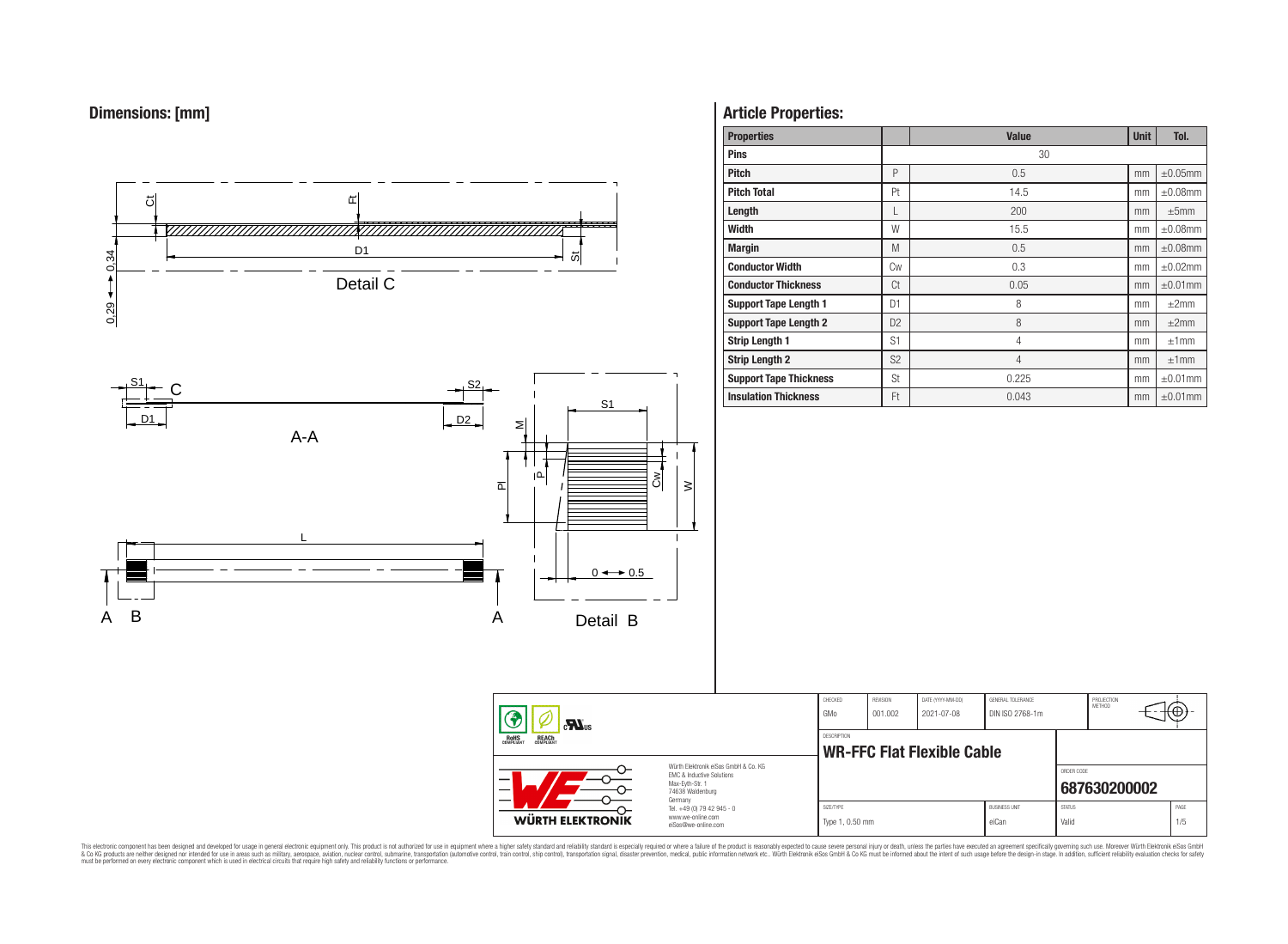# **Kind Properties:**

| <b>Duruping</b> | ററ<br>20 Mating cycles |
|-----------------|------------------------|

# **Material Properties:**

| <b>Insulator Material</b> | PET (White) |
|---------------------------|-------------|
| <b>Tape Material</b>      | PET (Blue)  |
| <b>Contact Material</b>   | Copper      |
| <b>Contact Plating</b>    | Tin         |

# **General Information:**

| Operating Temperature                   | -30 up to +105 $^{\circ}$ C |
|-----------------------------------------|-----------------------------|
| <b>Heat Resistance</b>                  | 110 °C x 96 HRS             |
| <b>Flammability Rating according to</b> | UL SUB.758                  |
| <b>Moisture Resistance</b>              | 40 °C, 95 % RH x 96 HRS     |

# **Electrical Properties:**

| <b>Properties</b>            |           | <b>Test conditions</b> | Value | <b>Unit</b> | Tol. |
|------------------------------|-----------|------------------------|-------|-------------|------|
| <b>Rated Current</b>         | 'R        |                        | 0.5   | А           | max. |
| <b>Working Voltage</b>       |           |                        | 60    |             |      |
| <b>Insulation Resistance</b> | $R_{ISO}$ | 500 V (DC)             | 1000  | $M\Omega/m$ | min. |
| <b>Withstanding Voltage</b>  |           | min No Breakdown       | 500   | V(AC)       |      |
| <b>Conductor Resistance</b>  | R         |                        | 1.4   | $\Omega/m$  | max. |
| <b>Contact Resistance</b>    | R         |                        | 20    | mΩ          | max. |

# **Mechanical Properties:**

| <b>Properties</b>              | <b>Test conditions</b> | Value | <b>Unit</b>       | Tol. |
|--------------------------------|------------------------|-------|-------------------|------|
| <b>Elongation of Insulator</b> |                        | 60    | $\frac{0}{0}$     | min. |
| <b>Tensile strength</b>        |                        | 35    | N/mm <sup>2</sup> | min. |
| <b>Flexing test</b>            | $180^\circ$            | 20    | Times             | min. |
| <b>Abrasion</b>                |                        | 10000 | Times             | min. |

# **Certification: RoHS Approval RoHS Approval Compliant** [2011/65/EU&2015/863] **REACh Approval REACh Approval Conform or declared [(EC)1907/2006]**

# **cULus Approval E328849**

| <b>Packaging Properties:</b> |     |
|------------------------------|-----|
| Packaging                    | Bag |

| $\mathbf{M}_{\text{us}}$<br><b>ROHS</b><br>COMPLIANT<br><b>REACH</b><br>COMPLIANT |                                                                                                          | CHECKED<br>GMo                                          | REVISION<br>001.002 | DATE (YYYY-MM-DD)<br>2021-07-08 | GENERAL TOLERANCE<br>DIN ISO 2768-1m |                        | PROJECTION<br>METHOD | ιΦ          |
|-----------------------------------------------------------------------------------|----------------------------------------------------------------------------------------------------------|---------------------------------------------------------|---------------------|---------------------------------|--------------------------------------|------------------------|----------------------|-------------|
|                                                                                   |                                                                                                          | <b>DESCRIPTION</b><br><b>WR-FFC Flat Flexible Cable</b> |                     |                                 |                                      |                        |                      |             |
| –                                                                                 | Würth Elektronik eiSos GmbH & Co. KG<br>FMC & Inductive Solutions<br>Max-Evth-Str. 1<br>74638 Waldenburg |                                                         |                     |                                 |                                      | ORDER CODE             | 687630200002         |             |
| <b>WÜRTH ELEKTRONIK</b>                                                           | Germany<br>Tel. +49 (0) 79 42 945 - 0<br>www.we-online.com<br>eiSos@we-online.com                        | SIZE/TYPE<br>Type 1, 0.50 mm                            |                     |                                 | <b>BUSINESS UNIT</b><br>eiCan        | <b>STATUS</b><br>Valid |                      | PAGE<br>2/5 |

This electronic component has been designed and developed for usage in general electronic equipment only. This product is not authorized for subserved requipment where a higher selection equipment where a higher selection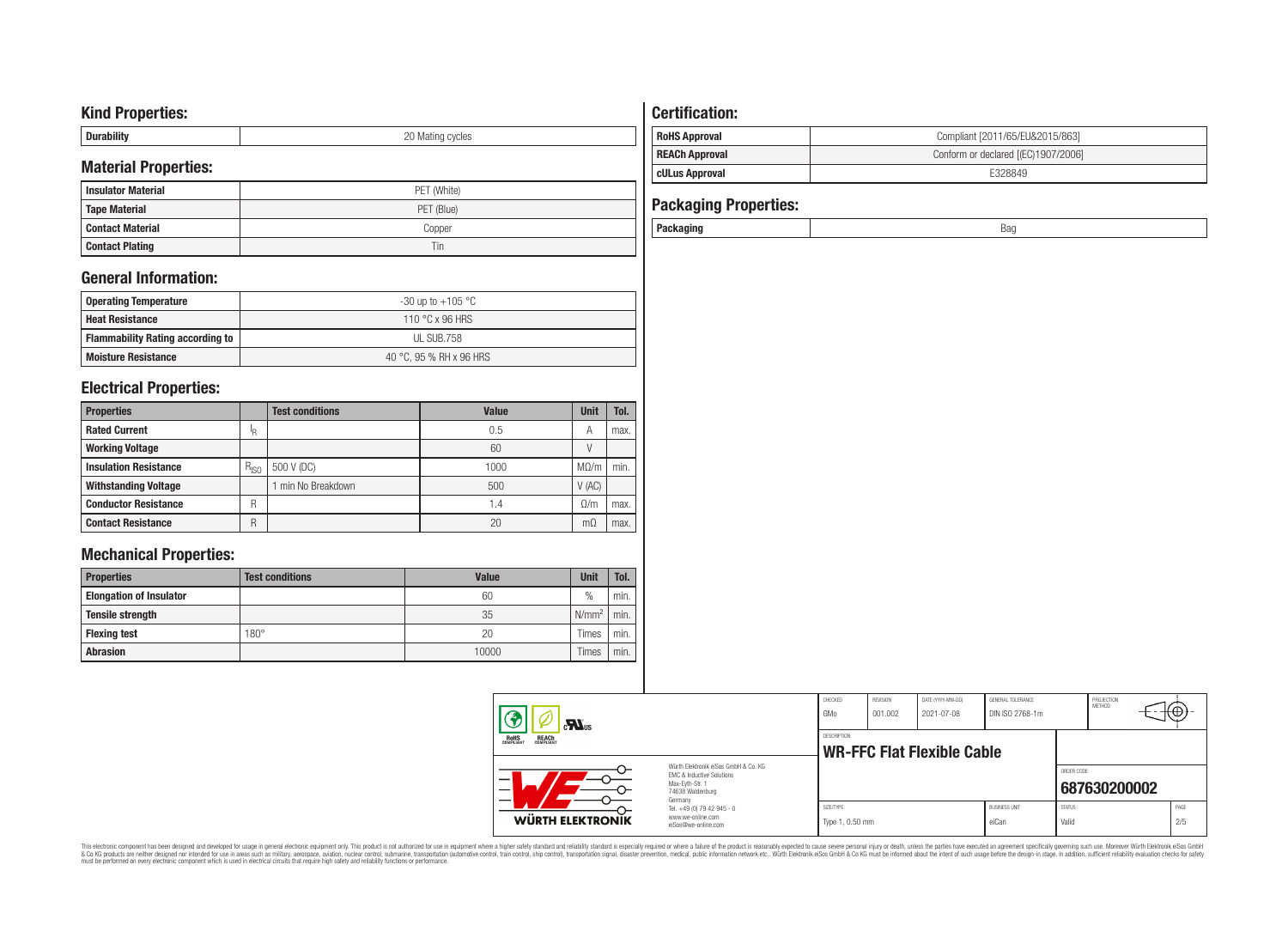

|                                                                                                                                | CHECKED<br>GMo               | <b>HEVISION</b><br>001.002 | DAIL (YYYY-MM-DD)<br>2021-07-08   | GENERAL TOLERANCE<br>DIN ISO 2768-1m |                        | PROJECTION<br><b>METHOD</b> | ₩⊕          |  |
|--------------------------------------------------------------------------------------------------------------------------------|------------------------------|----------------------------|-----------------------------------|--------------------------------------|------------------------|-----------------------------|-------------|--|
|                                                                                                                                | <b>DESCRIPTION</b>           |                            | <b>WR-FFC Flat Flexible Cable</b> |                                      | ORDER CODE             |                             |             |  |
| Würth Flektronik eiSos GmbH & Co. KG<br><b>FMC &amp; Inductive Solutions</b><br>Max-Eyth-Str. 1<br>74638 Waldenburg<br>Germany |                              |                            |                                   |                                      |                        | 687630200002                |             |  |
| Tel. +49 (0) 79 42 945 - 0<br>www.we-online.com<br>eiSos@we-online.com                                                         | SIZE/TYPE<br>Type 1, 0.50 mm |                            |                                   | <b>BUSINESS UNIT</b><br>eiCan        | <b>STATUS</b><br>Valid |                             | PAGE<br>3/5 |  |

This electronic component has been designed and developed for usage in general electronic equipment only. This product is not authorized for subserved requipment where a higher selection equipment where a higher selection

WÜRTH ELEKTRONIK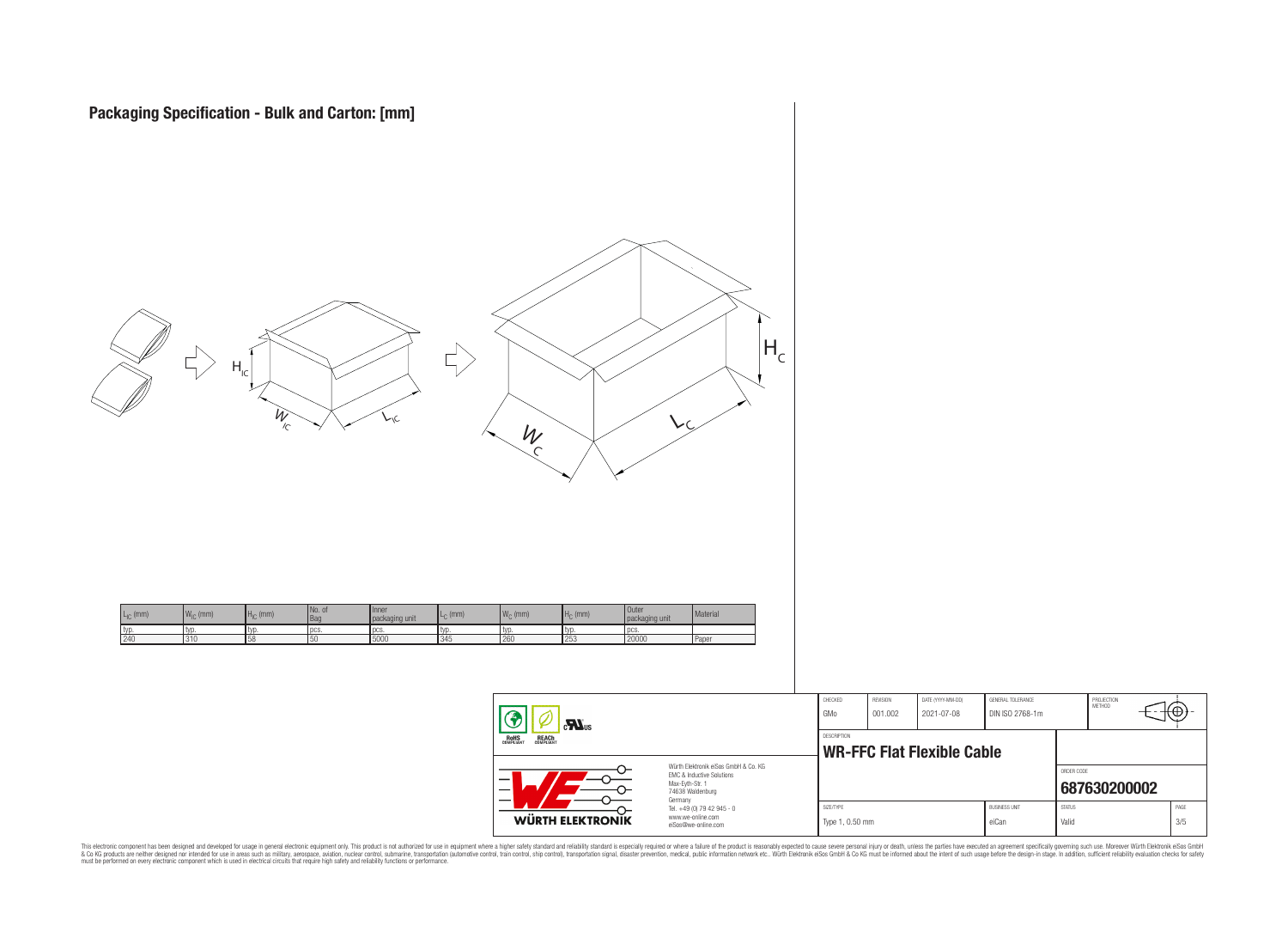# **Cautions and Warnings:**

# **The following conditions apply to all goods within the product series of the Connectors of Würth Elektronik eiSos GmbH & Co. KG:**

#### **General:**

- This mechanical component is designed and manufactured for use in general electronic equipment.
- Würth Elektronik must be asked for written approval (following the PPAP procedure) before incorporating the components into any equipment in fields such as military, aerospace, aviation, nuclear control, submarine, transportation (automotive control, train control, ship control), transportation signal, disaster prevention, medical, public information network, etc. where higher safety and reliability are especially required and/or if there is the possibility of direct damage or human injury.
- Mechanical components that will be used in safety-critical or high-reliability applications, should be pre-evaluated by the customer.
- The mechanical component is designed and manufactured to be used within the datasheet specified values. If the usage and operation conditions specified in the datasheet are not met, the component may be damaged or dissolved.
- Do not drop or impact the components, the component may be damaged.
- Prevent any damage or scratches on the component, especially on the actuator.
- Direct mechanical impact to the product shall be prevented (e.g overlapping of the PCB's).
- Würth Elektronik products are qualified according to international standards, which are listed in each product reliability report. Würth Elektronik does not warrant any customer qualified product characteristics beyond Würth Elektroniks' specifications, for its validity and sustainability over time.
- The responsibility for the applicability of the customer specific products and use in a particular customer design is always within the authority of the customer. All technical specifications for standard products do also apply to customer specific products.
- The mechanical component is designed to be used along with Würth Elektronik counterparts and tools. Würth Elektronik cannot ensure the reliability of these components while being used with other products.

#### **Product Specific:**

#### **Soldering:**

- The solder profile must comply with the technical product specifications. All other profiles will void the warranty.
- All other soldering methods are at the customers' own risk.

#### **Cleaning and Washing:**

- Washing agents used during the production to clean the customer application might damage or change the characteristics of the component, body, pins and termination. Washing agents may have a negative effect on the long-term functionality of the product.
- Using a brush during the cleaning process may deform function relevant areas. Therefore, we do not recommend using a brush during the PCB cleaning process.

#### **Potting and Coating:**

• If the product is potted in the customer application, the potting material might shrink or expand during and after hardening. Shrinking could lead to an incomplete seal, allowing contaminants into the components. Expansion could damage the components. We recommend a manual inspection after potting or coating to avoid these effects.

#### **Storage Conditions:**

- A storage of Würth Elektronik products for longer than 12 months is not recommended. Within other effects, the terminals may suffer degradation, resulting in bad solderability. Therefore, all products shall be used within the period of 12 months based on the day of shipment.
- Do not expose the components to direct sunlight.
- The storage conditions in the original packaging are defined according to DIN EN 61760-2.
- The storage conditions stated in the original packaging apply to the storage time and not to the transportation time of the components.

#### **Packaging:**

• The packaging specifications apply only to purchase orders comprising whole packaging units. If the ordered quantity exceeds or is lower than the specified packaging unit, packaging in accordance with the packaging specifications cannot be ensured.

#### **Handling:**

- Do not repeatedly operate the component with excessive force. It may damage or deform the component resulting in malfunction.
- In the case a product requires particular handling precautions, in addition to the general recommendations mentioned here before, these will appear on the product datasheet
- The temperature rise of the component must be taken into consideration. The operating temperature is comprised of ambient temperature and temperature rise of the component.The operating temperature of the component shall not exceed the maximum temperature specified.

These cautions and warnings comply with the state of the scientific and technical knowledge and are believed to be accurate and reliable. However, no responsibility is assumed for inaccuracies or incompleteness.

| $\mathbf{r}$<br>ROHS<br>COMPLIANT<br><b>REACH</b><br>COMPLIANT<br>Würth Elektronik eiSos GmbH & Co. KG<br>EMC & Inductive Solutions<br>–<br>Max-Eyth-Str. 1<br>74638 Waldenburg |                                                                                   | CHECKED<br>GMo                                          | REVISION<br>001.002 | DATE (YYYY-MM-DD)<br>2021-07-08 | GENERAL TOLERANCE<br>DIN ISO 2768-1m |                        | PROJECTION<br>METHOD |  | ₩           |
|---------------------------------------------------------------------------------------------------------------------------------------------------------------------------------|-----------------------------------------------------------------------------------|---------------------------------------------------------|---------------------|---------------------------------|--------------------------------------|------------------------|----------------------|--|-------------|
|                                                                                                                                                                                 |                                                                                   | <b>DESCRIPTION</b><br><b>WR-FFC Flat Flexible Cable</b> |                     |                                 |                                      |                        |                      |  |             |
|                                                                                                                                                                                 |                                                                                   |                                                         |                     |                                 |                                      | ORDER CODE             | 687630200002         |  |             |
| <b>WÜRTH ELEKTRONIK</b>                                                                                                                                                         | Germany<br>Tel. +49 (0) 79 42 945 - 0<br>www.we-online.com<br>eiSos@we-online.com | SIZE/TYPE<br>Type 1, 0.50 mm                            |                     |                                 | <b>BUSINESS UNIT</b><br>eiCan        | <b>STATUS</b><br>Valid |                      |  | PAGE<br>4/5 |

This electronic component has been designed and developed for usage in general electronic equipment only. This product is not authorized for use in equipment where a higher safety standard and reliability standard si espec & Ook product a label and the membed of the seasuch as marked and as which such a membed and the such assume that income in the seasuch and the simulation and the such assume that include to the such a membed and the such